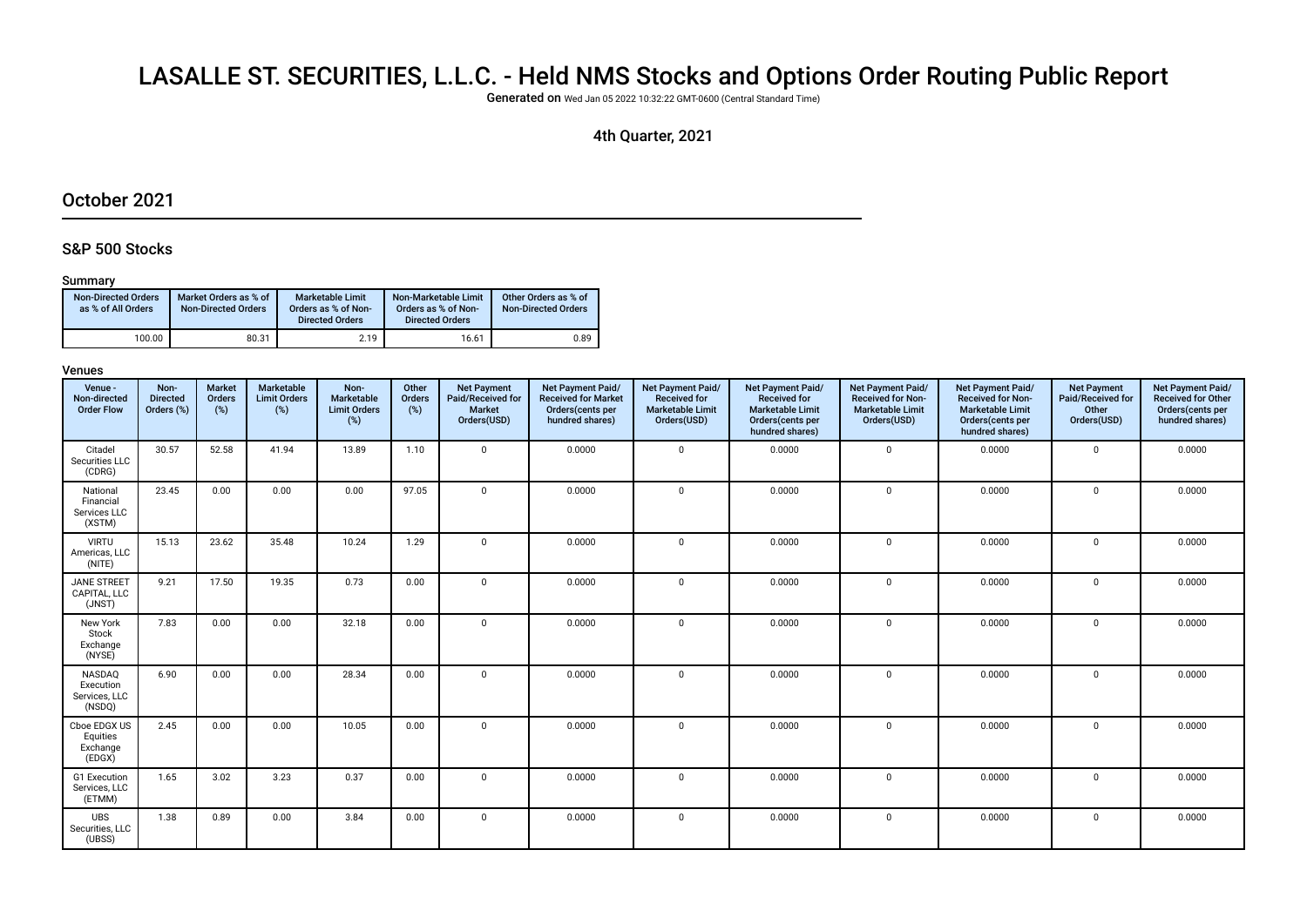| Venue -<br>Non-directed<br><b>Order Flow</b> | Non-<br><b>Directed</b><br>Orders (%) | <b>Market</b><br><b>Orders</b><br>$(\%)$ | Marketable<br><b>Limit Orders</b> | Non-<br>Marketable<br><b>Limit Orders</b><br>(%) | Other<br><b>Orders</b><br>(%) | <b>Net Payment</b><br><b>Paid/Received for</b><br><b>Market</b><br>Orders(USD) | <b>Net Payment Paid/</b><br><b>Received for Market</b><br>Orders (cents per<br>hundred shares) | <b>Net Payment Paid/</b><br><b>Received for</b><br><b>Marketable Limit</b><br>Orders(USD) | <b>Net Payment Paid/</b><br><b>Received for</b><br><b>Marketable Limit</b><br>Orders (cents per<br>hundred shares) | <b>Net Payment Paid/</b><br><b>Received for Non-</b><br><b>Marketable Limit</b><br>Orders(USD) | Net Payment Paid/<br><b>Received for Non-</b><br><b>Marketable Limit</b><br>Orders (cents per<br>hundred shares) | <b>Net Payment</b><br><b>Paid/Received for</b><br>Other<br>Orders(USD) | <b>Net Payment Paid/</b><br><b>Received for Other</b><br>Orders(cents per<br>hundred shares) |
|----------------------------------------------|---------------------------------------|------------------------------------------|-----------------------------------|--------------------------------------------------|-------------------------------|--------------------------------------------------------------------------------|------------------------------------------------------------------------------------------------|-------------------------------------------------------------------------------------------|--------------------------------------------------------------------------------------------------------------------|------------------------------------------------------------------------------------------------|------------------------------------------------------------------------------------------------------------------|------------------------------------------------------------------------|----------------------------------------------------------------------------------------------|
| Two Sigma<br>Securities, LLC<br>(SOHO)       | 1.29                                  | 2.40                                     | 0.00                              | 0.37                                             | 0.00                          |                                                                                | 0.0000                                                                                         |                                                                                           | 0.0000                                                                                                             |                                                                                                | 0.0000                                                                                                           |                                                                        | 0.0000                                                                                       |

Citadel Securities LLC (CDRG):

[Insert discussion of the material aspects of the relationship with this venue pursuant to rule 606(a)(1)(iv).]

National Financial Services LLC (XSTM): [Insert discussion of the material aspects of the relationship with this venue pursuant to rule 606(a)(1)(iv).]

VIRTU Americas, LLC (NITE): [Insert discussion of the material aspects of the relationship with this venue pursuant to rule 606(a)(1)(iv).]

JANE STREET CAPITAL, LLC (JNST): [Insert discussion of the material aspects of the relationship with this venue pursuant to rule 606(a)(1)(iv).]

New York Stock Exchange (NYSE): [Insert discussion of the material aspects of the relationship with this venue pursuant to rule 606(a)(1)(iv).]

NASDAQ Execution Services, LLC (NSDQ): [Insert discussion of the material aspects of the relationship with this venue pursuant to rule 606(a)(1)(iv).]

Cboe EDGX US Equities Exchange (EDGX): [Insert discussion of the material aspects of the relationship with this venue pursuant to rule 606(a)(1)(iv).]

G1 Execution Services, LLC (ETMM): [Insert discussion of the material aspects of the relationship with this venue pursuant to rule 606(a)(1)(iv).]

UBS Securities, LLC (UBSS): [Insert discussion of the material aspects of the relationship with this venue pursuant to rule 606(a)(1)(iv).]

Two Sigma Securities, LLC (SOHO): [Insert discussion of the material aspects of the relationship with this venue pursuant to rule 606(a)(1)(iv).]

### October 2021

#### Non-S&P 500 Stocks

#### Summary

 $\equiv$ 

| <b>Non-Directed Orders</b><br>as % of All Orders | Market Orders as % of<br><b>Non-Directed Orders</b> | <b>Marketable Limit</b><br>Orders as % of Non-<br><b>Directed Orders</b> | Non-Marketable Limit<br>Orders as % of Non-<br><b>Directed Orders</b> | Other Orders as % of<br><b>Non-Directed Orders</b> |
|--------------------------------------------------|-----------------------------------------------------|--------------------------------------------------------------------------|-----------------------------------------------------------------------|----------------------------------------------------|
| 100.00                                           | 76.63                                               | 4.60                                                                     | 17.22                                                                 | 1.55                                               |

 $-$ 

 $-$ 

| Venue -<br>Non-directed<br><b>Order Flow</b> | Non-<br><b>Directed</b><br>Orders (%) | <b>Market</b><br><b>Orders</b><br>(%) | Marketable<br><b>Limit Orders</b><br>$(\%)$ | Non-<br>Marketable<br><b>Limit Orders</b><br>$(\%)$ | Other<br>Orders | <b>Net Payment</b><br>Paid/Received for<br><b>Market</b><br>Orders(USD) | Net Payment Paid/<br><b>Received for Market</b><br>Orders (cents per<br>hundred shares) | <b>Net Payment Paid/</b><br><b>Received for</b><br><b>Marketable Limit</b><br>Orders(USD) | <b>Net Payment Paid/</b><br><b>Received for</b><br><b>Marketable Limit</b><br>Orders (cents per<br>hundred shares) | <b>Net Payment Paid/</b><br><b>Received for Non-</b><br><b>Marketable Limit</b><br>Orders(USD) | Net Payment Paid/<br><b>Received for Non-</b><br><b>Marketable Limit</b><br>Orders(cents per<br>hundred shares) | <b>Net Payment</b><br>Paid/Received<br>for Other<br>Orders(USD) | <b>Net Payment Paid/</b><br><b>Received for Other</b><br>Orders(cents per<br>hundred shares) |
|----------------------------------------------|---------------------------------------|---------------------------------------|---------------------------------------------|-----------------------------------------------------|-----------------|-------------------------------------------------------------------------|-----------------------------------------------------------------------------------------|-------------------------------------------------------------------------------------------|--------------------------------------------------------------------------------------------------------------------|------------------------------------------------------------------------------------------------|-----------------------------------------------------------------------------------------------------------------|-----------------------------------------------------------------|----------------------------------------------------------------------------------------------|
| National<br>Financial<br>Services LLC        | 28.12                                 | 0.00                                  | 0.00                                        | 0.00                                                | 81.32           |                                                                         | 0.0000                                                                                  |                                                                                           | 0.0000                                                                                                             |                                                                                                | 0.0000                                                                                                          |                                                                 | 0.0000                                                                                       |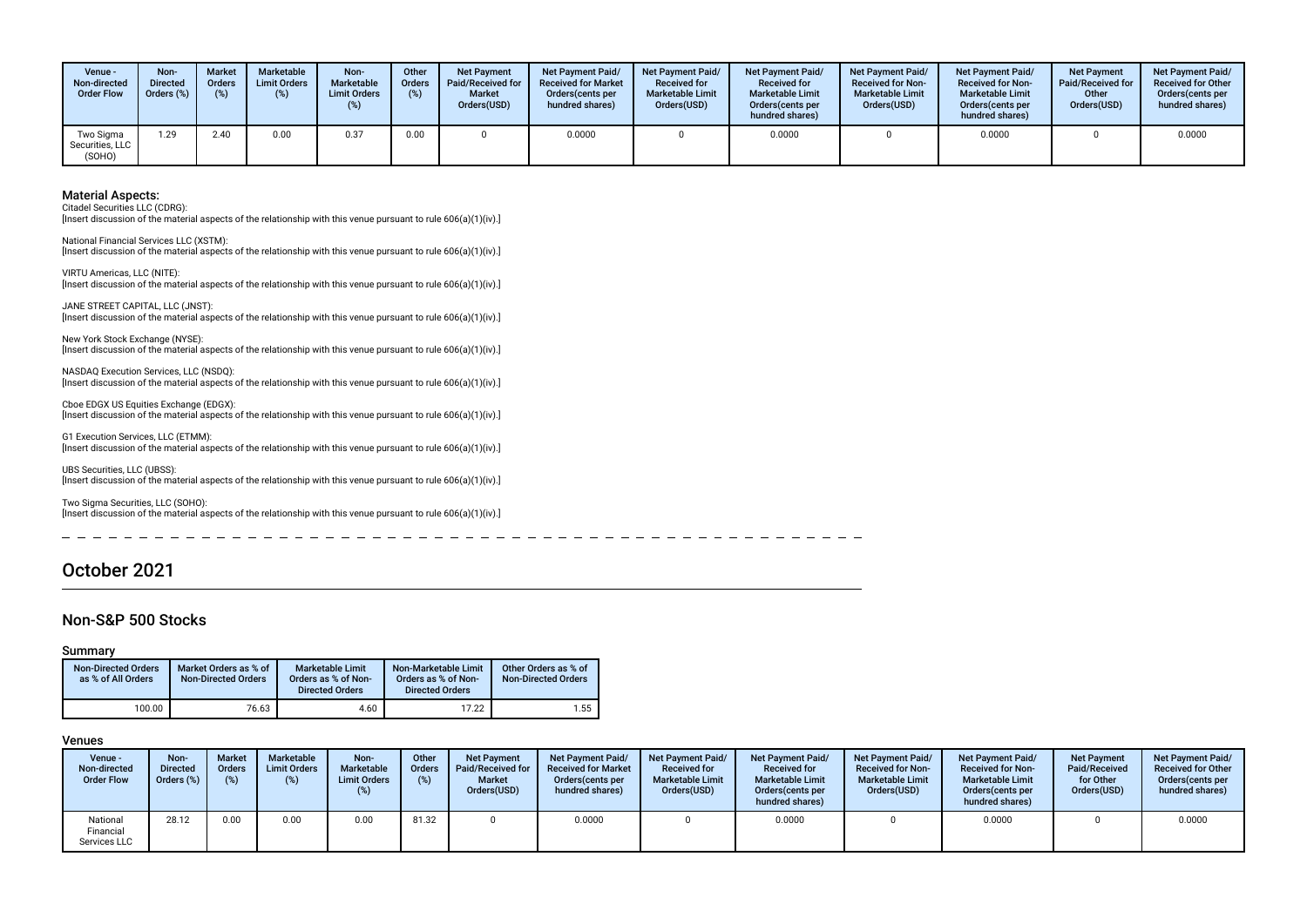| Venue -<br>Non-directed<br><b>Order Flow</b>          | Non-<br><b>Directed</b><br>Orders (%) | <b>Market</b><br>Orders<br>(%) | Marketable<br><b>Limit Orders</b><br>(%) | Non-<br>Marketable<br><b>Limit Orders</b><br>(%) | Other<br>Orders<br>(%) | <b>Net Payment</b><br>Paid/Received for<br><b>Market</b><br>Orders(USD) | Net Payment Paid/<br><b>Received for Market</b><br>Orders(cents per<br>hundred shares) | <b>Net Payment Paid/</b><br><b>Received for</b><br><b>Marketable Limit</b><br>Orders(USD) | Net Payment Paid/<br><b>Received for</b><br><b>Marketable Limit</b><br>Orders(cents per<br>hundred shares) | Net Payment Paid/<br><b>Received for Non-</b><br><b>Marketable Limit</b><br>Orders(USD) | Net Payment Paid/<br><b>Received for Non-</b><br><b>Marketable Limit</b><br>Orders(cents per<br>hundred shares) | <b>Net Payment</b><br>Paid/Received<br>for Other<br>Orders(USD) | Net Payment Paid/<br><b>Received for Other</b><br>Orders(cents per<br>hundred shares) |
|-------------------------------------------------------|---------------------------------------|--------------------------------|------------------------------------------|--------------------------------------------------|------------------------|-------------------------------------------------------------------------|----------------------------------------------------------------------------------------|-------------------------------------------------------------------------------------------|------------------------------------------------------------------------------------------------------------|-----------------------------------------------------------------------------------------|-----------------------------------------------------------------------------------------------------------------|-----------------------------------------------------------------|---------------------------------------------------------------------------------------|
| (XSTM)                                                |                                       |                                |                                          |                                                  |                        |                                                                         |                                                                                        |                                                                                           |                                                                                                            |                                                                                         |                                                                                                                 |                                                                 |                                                                                       |
| Citadel<br>Securities LLC<br>(CDRG)                   | 27.22                                 | 53.00                          | 39.60                                    | 12.96                                            | 0.90                   | $\Omega$                                                                | 0.0000                                                                                 | $\mathbf{0}$                                                                              | 0.0000                                                                                                     | $\mathbf 0$                                                                             | 0.0000                                                                                                          | 0                                                               | 0.0000                                                                                |
| <b>VIRTU Americas.</b><br>LLC (NITE)                  | 17.12                                 | 25.65                          | 30.20                                    | 24.23                                            | 1.38                   | $\Omega$                                                                | 0.0000                                                                                 | $\Omega$                                                                                  | 0.0000                                                                                                     | $\Omega$                                                                                | 0.0000                                                                                                          | $\Omega$                                                        | 0.0000                                                                                |
| <b>JANE STREET</b><br>CAPITAL, LLC<br>(JNST)          | 7.66                                  | 15.90                          | 20.81                                    | 0.30                                             | 0.00                   | $\mathbf 0$                                                             | 0.0000                                                                                 | $\mathbf{0}$                                                                              | 0.0000                                                                                                     | $\mathbf 0$                                                                             | 0.0000                                                                                                          | 0                                                               | 0.0000                                                                                |
| <b>NASDAO</b><br>Execution<br>Services, LLC<br>(NSDQ) | 6.24                                  | 0.00                           | 0.00                                     | 32.80                                            | 0.53                   | $\Omega$                                                                | 0.0000                                                                                 | $\Omega$                                                                                  | 0.0000                                                                                                     | $\Omega$                                                                                | 0.0000                                                                                                          | $\mathbf 0$                                                     | 0.0000                                                                                |
| New York Stock<br>Exchange (NYSE)                     | 2.41                                  | 0.00                           | 0.00                                     | 13.06                                            | 0.00                   | $\mathbf 0$                                                             | 0.0000                                                                                 | $\Omega$                                                                                  | 0.0000                                                                                                     | $\mathbf{0}$                                                                            | 0.0000                                                                                                          | $\Omega$                                                        | 0.0000                                                                                |
| Cboe EDGX US<br>Equities<br>Exchange<br>(EDGX)        | 2.10                                  | 0.00                           | 0.00                                     | 11.37                                            | 0.00                   | $\Omega$                                                                | 0.0000                                                                                 | $\Omega$                                                                                  | 0.0000                                                                                                     | $\Omega$                                                                                | 0.0000                                                                                                          | $\mathbf 0$                                                     | 0.0000                                                                                |
| <b>G1</b> Execution<br>Services, LLC<br>(ETMM)        | 1.31                                  | 2.54                           | 6.04                                     | 0.10                                             | 0.00                   | $\Omega$                                                                | 0.0000                                                                                 | $\Omega$                                                                                  | 0.0000                                                                                                     | $\mathbf{0}$                                                                            | 0.0000                                                                                                          | $\mathbf 0$                                                     | 0.0000                                                                                |
| <b>UBS</b> Securities,<br>LLC (UBSS)                  | 1.01                                  | 1.21                           | 1.34                                     | 1.79                                             | 0.32                   | $\Omega$                                                                | 0.0000                                                                                 | $\Omega$                                                                                  | 0.0000                                                                                                     | $\Omega$                                                                                | 0.0000                                                                                                          | $\Omega$                                                        | 0.0000                                                                                |
| <b>INTELLIGENT</b><br><b>CROSS LLC</b><br>(INCR)      | 0.96                                  | 0.00                           | 0.00                                     | 0.00                                             | 2.77                   | $\mathbf 0$                                                             | 0.0000                                                                                 | $\mathbf 0$                                                                               | 0.0000                                                                                                     | $\mathbf{0}$                                                                            | 0.0000                                                                                                          | $\mathbf 0$                                                     | 0.0000                                                                                |

National Financial Services LLC (XSTM):

[Insert discussion of the material aspects of the relationship with this venue pursuant to rule 606(a)(1)(iv).]

Citadel Securities LLC (CDRG): [Insert discussion of the material aspects of the relationship with this venue pursuant to rule 606(a)(1)(iv).]

VIRTU Americas, LLC (NITE): [Insert discussion of the material aspects of the relationship with this venue pursuant to rule 606(a)(1)(iv).]

JANE STREET CAPITAL, LLC (JNST): [Insert discussion of the material aspects of the relationship with this venue pursuant to rule 606(a)(1)(iv).]

NASDAQ Execution Services, LLC (NSDQ): [Insert discussion of the material aspects of the relationship with this venue pursuant to rule 606(a)(1)(iv).]

New York Stock Exchange (NYSE): [Insert discussion of the material aspects of the relationship with this venue pursuant to rule 606(a)(1)(iv).]

Cboe EDGX US Equities Exchange (EDGX): [Insert discussion of the material aspects of the relationship with this venue pursuant to rule 606(a)(1)(iv).]

G1 Execution Services, LLC (ETMM): [Insert discussion of the material aspects of the relationship with this venue pursuant to rule  $606(a)(1)(iv)$ .]

UBS Securities, LLC (UBSS): [Insert discussion of the material aspects of the relationship with this venue pursuant to rule 606(a)(1)(iv).]

INTELLIGENT CROSS LLC (INCR): [Insert discussion of the material aspects of the relationship with this venue pursuant to rule 606(a)(1)(iv).]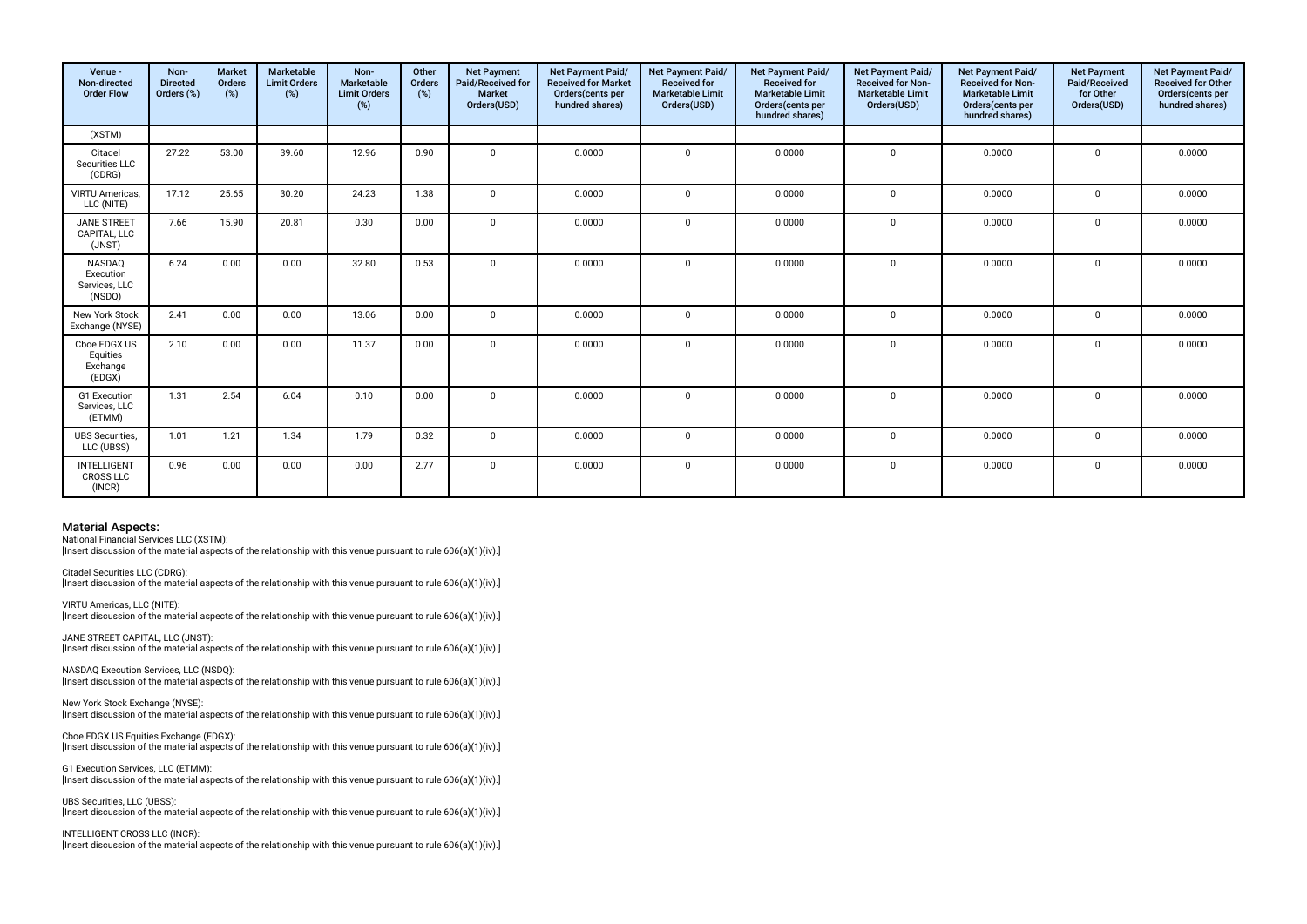### October 2021

### **Options**

#### Summary

| <b>Non-Directed Orders</b><br>as % of All Orders | Market Orders as % of<br><b>Non-Directed Orders</b> | <b>Marketable Limit</b><br>Orders as % of Non-<br><b>Directed Orders</b> | Non-Marketable Limit<br>Orders as % of Non-<br><b>Directed Orders</b> | Other Orders as % of<br><b>Non-Directed Orders</b> |
|--------------------------------------------------|-----------------------------------------------------|--------------------------------------------------------------------------|-----------------------------------------------------------------------|----------------------------------------------------|
| 100.00                                           | 15.92                                               | 8.30                                                                     | 73.32                                                                 | 2.47                                               |

#### Venues

| Venue -<br>Non-directed<br><b>Order Flow</b>     | Non-<br><b>Directed</b><br>Orders (%) | <b>Market</b><br>Orders<br>(%) | <b>Marketable</b><br><b>Limit Orders</b><br>(%) | Non-<br>Marketable<br><b>Limit Orders</b><br>(%) | Other<br>Orders<br>$(\%)$ | <b>Net Payment</b><br>Paid/Received for<br><b>Market</b><br>Orders(USD) | Net Payment Paid/<br><b>Received for Market</b><br>Orders (cents per<br>hundred shares) | Net Payment Paid/<br><b>Received for</b><br><b>Marketable Limit</b><br>Orders(USD) | Net Payment Paid/<br><b>Received for</b><br><b>Marketable Limit</b><br>Orders (cents per<br>hundred shares) | <b>Net Payment Paid/</b><br><b>Received for Non-</b><br><b>Marketable Limit</b><br>Orders(USD) | Net Payment Paid/<br><b>Received for Non-</b><br><b>Marketable Limit</b><br>Orders (cents per<br>hundred shares) | <b>Net Payment</b><br>Paid/Received<br>for Other<br>Orders(USD) | Net Payment Paid/<br><b>Received for Other</b><br>Orders (cents per<br>hundred shares) |
|--------------------------------------------------|---------------------------------------|--------------------------------|-------------------------------------------------|--------------------------------------------------|---------------------------|-------------------------------------------------------------------------|-----------------------------------------------------------------------------------------|------------------------------------------------------------------------------------|-------------------------------------------------------------------------------------------------------------|------------------------------------------------------------------------------------------------|------------------------------------------------------------------------------------------------------------------|-----------------------------------------------------------------|----------------------------------------------------------------------------------------|
| <b>Citadel Securities</b><br>LLC (CDRG)          | 44.06                                 | 39.44                          | 60.98                                           | 43.01                                            | 54.55                     | $\Omega$                                                                | 0.0000                                                                                  |                                                                                    | 0.0000                                                                                                      |                                                                                                | 0.0000                                                                                                           | <sup>0</sup>                                                    | 0.0000                                                                                 |
| Wolverine<br>Execution<br>Services LLC<br>(WEXX) | 21.69                                 | 2.82                           | 2.44                                            | 26.86                                            | 0.00                      | $\Omega$                                                                | 0.0000                                                                                  |                                                                                    | 0.0000                                                                                                      |                                                                                                | 0.0000                                                                                                           | $\Omega$                                                        | 0.0000                                                                                 |
| Susquehanna<br>Capital Group<br>(SUSQ)           | 18.24                                 | 39.44                          | 26.83                                           | 13.76                                            | 36.36                     | $\Omega$                                                                | 0.0000                                                                                  |                                                                                    | 0.0000                                                                                                      | 0                                                                                              | 0.0000                                                                                                           | $\Omega$                                                        | 0.0000                                                                                 |
| Dash Financial<br>Technologies<br>LLC (DASH)     | 11.53                                 | 11.27                          | 2.44                                            | 12.45                                            | 9.09                      | $\Omega$                                                                | 0.0000                                                                                  |                                                                                    | 0.0000                                                                                                      |                                                                                                | 0.0000                                                                                                           | $\Omega$                                                        | 0.0000                                                                                 |
| Morgan Stanley<br>& Company LLC<br>(MSCO)        | 4.48                                  | 7.04                           | 7.32                                            | 3.93                                             | 0.00                      | $\Omega$                                                                | 0.0000                                                                                  |                                                                                    | 0.0000                                                                                                      |                                                                                                | 0.0000                                                                                                           | <sup>0</sup>                                                    | 0.0000                                                                                 |

 $-$ 

 $\frac{1}{2}$ 

 $\overline{\phantom{a}}$   $-$ 

#### Material Aspects:

Citadel Securities LLC (CDRG): Insert discussion of the material aspects of the relationship with this venue pursuant to rule 606(a)(1)(iv).]

Wolverine Execution Services LLC (WEXX): [Insert discussion of the material aspects of the relationship with this venue pursuant to rule 606(a)(1)(iv).]

Susquehanna Capital Group (SUSQ): [Insert discussion of the material aspects of the relationship with this venue pursuant to rule 606(a)(1)(iv).]

Dash Financial Technologies LLC (DASH): [Insert discussion of the material aspects of the relationship with this venue pursuant to rule 606(a)(1)(iv).]

Morgan Stanley & Company LLC (MSCO): [Insert discussion of the material aspects of the relationship with this venue pursuant to rule 606(a)(1)(iv).]

November 2021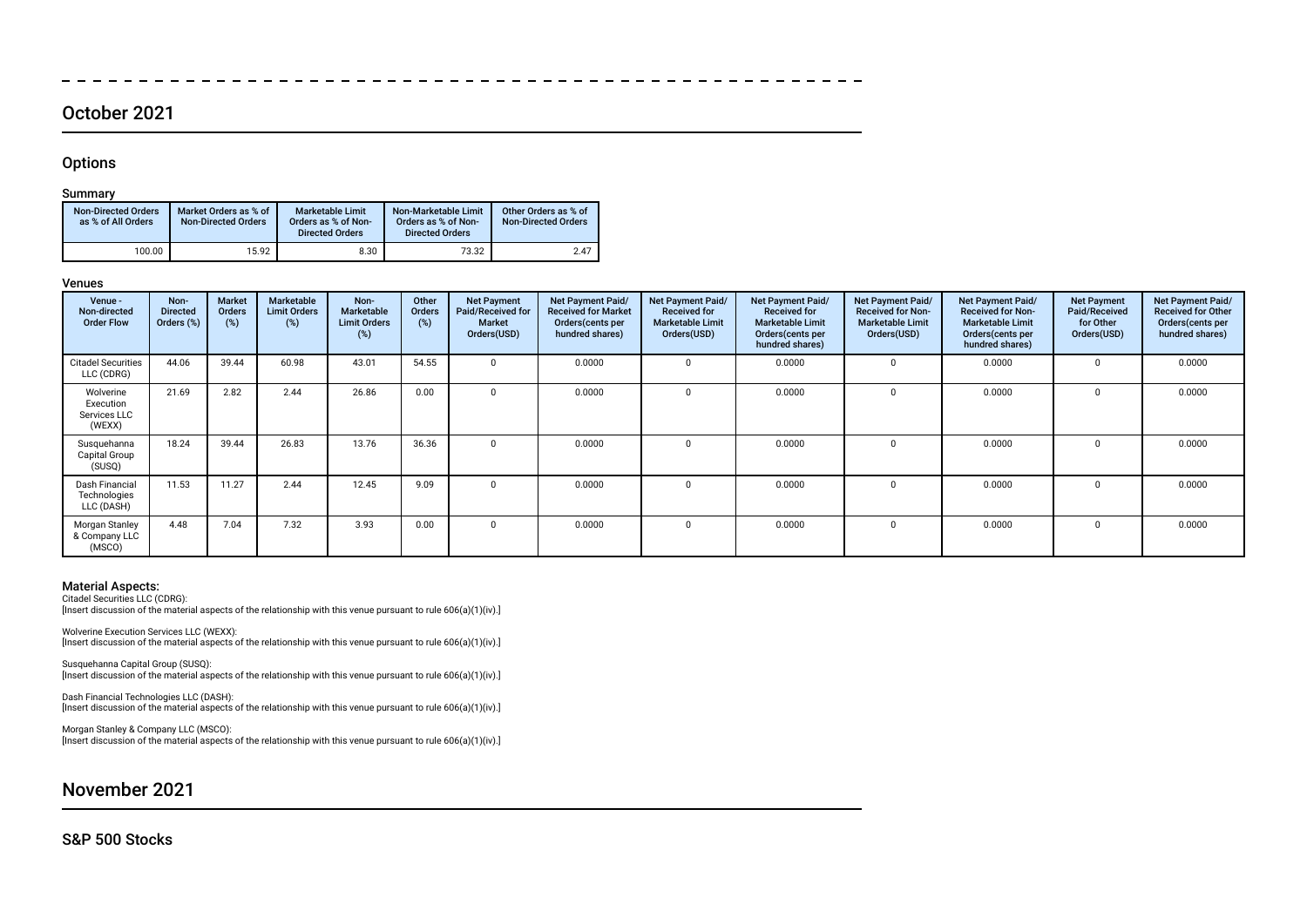#### Summary

| <b>Non-Directed Orders</b><br>as % of All Orders | Market Orders as % of<br><b>Non-Directed Orders</b> | Marketable Limit<br>Orders as % of Non-<br><b>Directed Orders</b> | Non-Marketable Limit<br>Orders as % of Non-<br><b>Directed Orders</b> | Other Orders as % of<br><b>Non-Directed Orders</b> |
|--------------------------------------------------|-----------------------------------------------------|-------------------------------------------------------------------|-----------------------------------------------------------------------|----------------------------------------------------|
| 100.00                                           | 80.87                                               | 2.85                                                              | 15.31                                                                 | 0.97                                               |

#### Venues

| Venue -<br>Non-directed<br><b>Order Flow</b>    | Non-<br><b>Directed</b><br>Orders (%) | <b>Market</b><br>Orders<br>$(\%)$ | Marketable<br><b>Limit Orders</b><br>(%) | Non-<br>Marketable<br><b>Limit Orders</b><br>$(\%)$ | Other<br>Orders<br>$(\%)$ | <b>Net Payment</b><br>Paid/Received for<br>Market<br>Orders(USD) | Net Payment Paid/<br><b>Received for Market</b><br>Orders(cents per<br>hundred shares) | Net Payment Paid/<br><b>Received for</b><br><b>Marketable Limit</b><br>Orders(USD) | Net Payment Paid/<br><b>Received for</b><br><b>Marketable Limit</b><br>Orders(cents per<br>hundred shares) | Net Payment Paid/<br><b>Received for Non-</b><br><b>Marketable Limit</b><br>Orders(USD) | Net Payment Paid/<br><b>Received for Non-</b><br><b>Marketable Limit</b><br>Orders(cents per<br>hundred shares) | <b>Net Payment</b><br>Paid/Received for<br>Other<br>Orders(USD) | Net Payment Paid/<br><b>Received for Other</b><br>Orders(cents per<br>hundred shares) |
|-------------------------------------------------|---------------------------------------|-----------------------------------|------------------------------------------|-----------------------------------------------------|---------------------------|------------------------------------------------------------------|----------------------------------------------------------------------------------------|------------------------------------------------------------------------------------|------------------------------------------------------------------------------------------------------------|-----------------------------------------------------------------------------------------|-----------------------------------------------------------------------------------------------------------------|-----------------------------------------------------------------|---------------------------------------------------------------------------------------|
| Citadel<br>Securities LLC<br>(CDRG)             | 30.83                                 | 49.96                             | 38.10                                    | 17.68                                               | 0.98                      | $\mathbf 0$                                                      | 0.0000                                                                                 | $\mathbf 0$                                                                        | 0.0000                                                                                                     | $\mathbf 0$                                                                             | 0.0000                                                                                                          | $\mathbf 0$                                                     | 0.0000                                                                                |
| National<br>Financial<br>Services LLC<br>(XSTM) | 24.24                                 | 0.00                              | 0.00                                     | 0.00                                                | 95.92                     | $\mathbf{0}$                                                     | 0.0000                                                                                 | $\mathbf{0}$                                                                       | 0.0000                                                                                                     | $\mathbf 0$                                                                             | 0.0000                                                                                                          | $\mathbf 0$                                                     | 0.0000                                                                                |
| <b>VIRTU</b><br>Americas, LLC<br>(NITE)         | 16.32                                 | 23.30                             | 38.10                                    | 14.84                                               | 1.47                      | $\mathbf 0$                                                      | 0.0000                                                                                 | $\mathbf 0$                                                                        | 0.0000                                                                                                     | $\mathbf 0$                                                                             | 0.0000                                                                                                          | $\mathbf 0$                                                     | 0.0000                                                                                |
| <b>JANE STREET</b><br>CAPITAL, LLC<br>(JNST)    | 11.34                                 | 20.41                             | 14.29                                    | 1.63                                                | 0.00                      | $\mathbf{0}$                                                     | 0.0000                                                                                 | $\mathbf 0$                                                                        | 0.0000                                                                                                     | $\mathbf 0$                                                                             | 0.0000                                                                                                          | $\mathbf 0$                                                     | 0.0000                                                                                |
| New York<br>Stock<br>Exchange<br>(NYSE)         | 5.85                                  | 0.00                              | 0.00                                     | 28.86                                               | 0.00                      | $\mathbf 0$                                                      | 0.0000                                                                                 | $\mathbf 0$                                                                        | 0.0000                                                                                                     | $\mathbf 0$                                                                             | 0.0000                                                                                                          | $\mathbf 0$                                                     | 0.0000                                                                                |
| NASDAQ<br>Execution<br>Services, LLC<br>(NSDQ)  | 4.86                                  | 0.00                              | 0.00                                     | 23.98                                               | 0.00                      | $\mathbf{0}$                                                     | 0.0000                                                                                 | $\mathbf 0$                                                                        | 0.0000                                                                                                     | $\mathbf 0$                                                                             | 0.0000                                                                                                          | $\mathsf 0$                                                     | 0.0000                                                                                |
| Cboe EDGX US<br>Equities<br>Exchange<br>(EDGX)  | 2.06                                  | 0.00                              | 0.00                                     | 10.16                                               | 0.00                      | $\Omega$                                                         | 0.0000                                                                                 | $\mathbf 0$                                                                        | 0.0000                                                                                                     | $\mathbf 0$                                                                             | 0.0000                                                                                                          | $\mathbf 0$                                                     | 0.0000                                                                                |
| G1 Execution<br>Services, LLC<br>(ETMM)         | 1.65                                  | 2.97                              | 4.76                                     | 0.00                                                | 0.00                      | $\mathbf{0}$                                                     | 0.0000                                                                                 | 0                                                                                  | 0.0000                                                                                                     | $\mathbf 0$                                                                             | 0.0000                                                                                                          | $\mathbf 0$                                                     | 0.0000                                                                                |
| Two Sigma<br>Securities, LLC<br>(SOHO)          | 1.24                                  | 2.27                              | 2.38                                     | 0.00                                                | 0.00                      | $\mathbf{0}$                                                     | 0.0000                                                                                 | $\mathbf{0}$                                                                       | 0.0000                                                                                                     | $\mathbf 0$                                                                             | 0.0000                                                                                                          | $\mathsf 0$                                                     | 0.0000                                                                                |
| <b>UBS</b><br>Securities, LLC<br>(UBSS)         | 1.20                                  | 1.09                              | 2.38                                     | 2.64                                                | 0.16                      | $\mathbf{0}$                                                     | 0.0000                                                                                 | $\mathbf 0$                                                                        | 0.0000                                                                                                     | $\mathbf 0$                                                                             | 0.0000                                                                                                          | $\mathbf 0$                                                     | 0.0000                                                                                |

**Material Aspects:**<br>Citadel Securities LLC (CDRG):<br>[Insert discussion of the material aspects of the relationship with this venue pursuant to rule 606(a)(1)(iv).]

National Financial Services LLC (XSTM): [Insert discussion of the material aspects of the relationship with this venue pursuant to rule 606(a)(1)(iv).]

VIRTU Americas, LLC (NITE): [Insert discussion of the material aspects of the relationship with this venue pursuant to rule 606(a)(1)(iv).]

JANE STREET CAPITAL, LLC (JNST): [Insert discussion of the material aspects of the relationship with this venue pursuant to rule 606(a)(1)(iv).]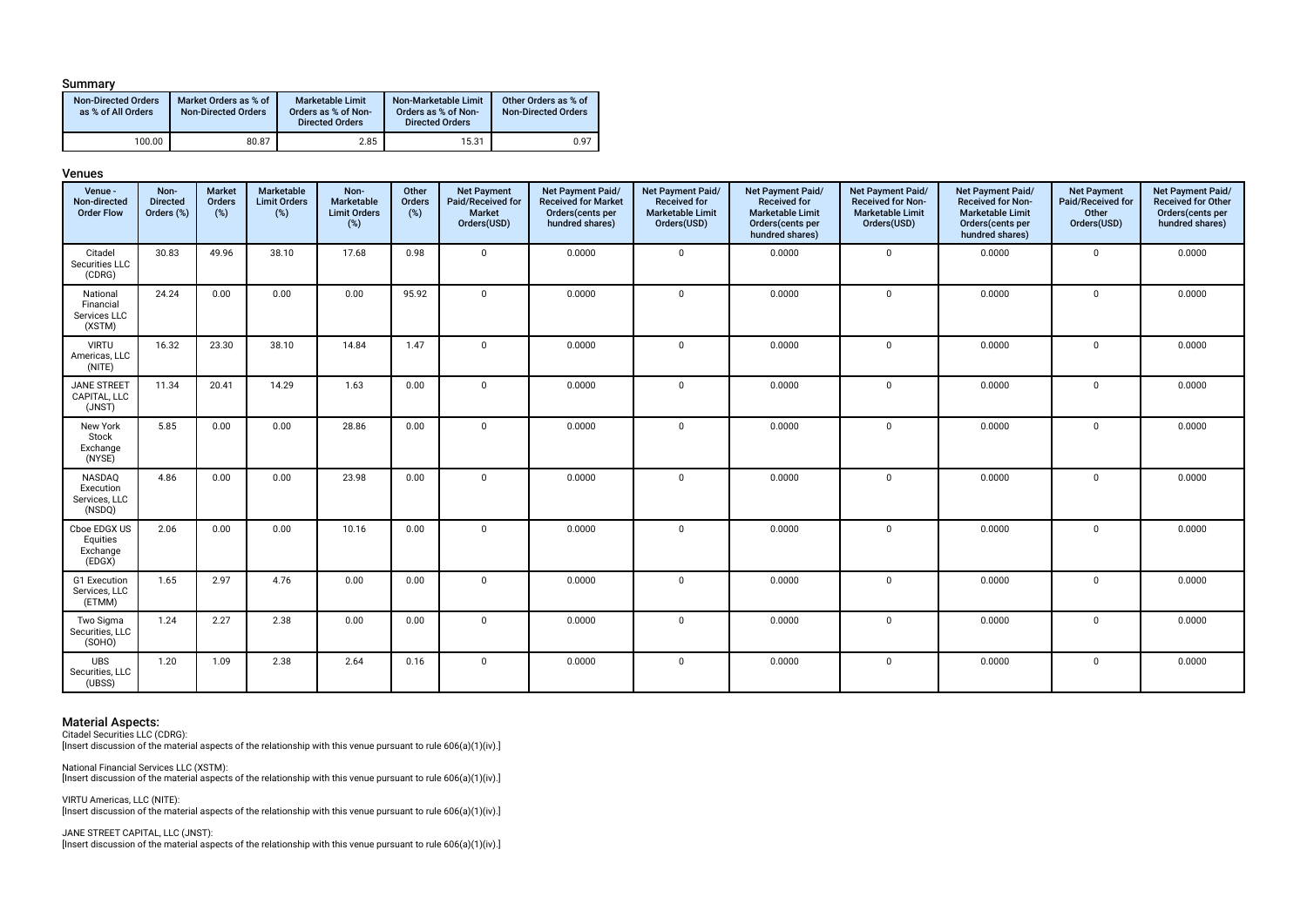New York Stock Exchange (NYSE): [Insert discussion of the material aspects of the relationship with this venue pursuant to rule 606(a)(1)(iv).]

NASDAQ Execution Services, LLC (NSDQ): [Insert discussion of the material aspects of the relationship with this venue pursuant to rule 606(a)(1)(iv).]

Cboe EDGX US Equities Exchange (EDGX): [Insert discussion of the material aspects of the relationship with this venue pursuant to rule 606(a)(1)(iv).]

G1 Execution Services, LLC (ETMM): [Insert discussion of the material aspects of the relationship with this venue pursuant to rule 606(a)(1)(iv).]

Two Sigma Securities, LLC (SOHO): [Insert discussion of the material aspects of the relationship with this venue pursuant to rule 606(a)(1)(iv).]

UBS Securities, LLC (UBSS): [Insert discussion of the material aspects of the relationship with this venue pursuant to rule 606(a)(1)(iv).]

 $\overline{a}$  $\sim$  $-$ 

### November 2021

#### Non-S&P 500 Stocks

#### Summary

| <b>Non-Directed Orders</b><br>as % of All Orders | Market Orders as % of<br><b>Non-Directed Orders</b> | <b>Marketable Limit</b><br>Orders as % of Non-<br><b>Directed Orders</b> | Non-Marketable Limit<br>Orders as % of Non-<br><b>Directed Orders</b> | Other Orders as % of<br><b>Non-Directed Orders</b> |
|--------------------------------------------------|-----------------------------------------------------|--------------------------------------------------------------------------|-----------------------------------------------------------------------|----------------------------------------------------|
| 100.00                                           | 69.39                                               | 6.99                                                                     | 22.45                                                                 | 1.17                                               |

| Venue -<br>Non-directed<br><b>Order Flow</b>          | Non-<br><b>Directed</b><br>Orders (%) | <b>Market</b><br>Orders<br>(%) | Marketable<br><b>Limit Orders</b><br>$(\%)$ | Non-<br>Marketable<br><b>Limit Orders</b><br>(%) | Other<br>Orders<br>(%) | <b>Net Payment</b><br>Paid/Received for<br><b>Market</b><br>Orders(USD) | Net Payment Paid/<br><b>Received for Market</b><br>Orders(cents per<br>hundred shares) | Net Payment Paid/<br><b>Received for</b><br><b>Marketable Limit</b><br>Orders(USD) | Net Payment Paid/<br><b>Received for</b><br><b>Marketable Limit</b><br>Orders(cents per<br>hundred shares) | Net Payment Paid/<br><b>Received for Non-</b><br><b>Marketable Limit</b><br>Orders(USD) | Net Payment Paid/<br><b>Received for Non-</b><br><b>Marketable Limit</b><br>Orders(cents per<br>hundred shares) | <b>Net Payment</b><br>Paid/Received for<br>Other<br>Orders(USD) | Net Payment Paid/<br><b>Received for Other</b><br>Orders(cents per<br>hundred shares) |
|-------------------------------------------------------|---------------------------------------|--------------------------------|---------------------------------------------|--------------------------------------------------|------------------------|-------------------------------------------------------------------------|----------------------------------------------------------------------------------------|------------------------------------------------------------------------------------|------------------------------------------------------------------------------------------------------------|-----------------------------------------------------------------------------------------|-----------------------------------------------------------------------------------------------------------------|-----------------------------------------------------------------|---------------------------------------------------------------------------------------|
| National<br>Financial<br>Services LLC<br>(XSTM)       | 28.10                                 | 0.00                           | 0.00                                        | 0.00                                             | 71.82                  | $\Omega$                                                                | 0.0000                                                                                 | $\mathbf 0$                                                                        | 0.0000                                                                                                     | $\mathbf 0$                                                                             | 0.0000                                                                                                          | $\mathbf 0$                                                     | 0.0000                                                                                |
| Citadel<br>Securities LLC<br>(CDRG)                   | 23.53                                 | 50.98                          | 46.56                                       | 14.49                                            | 0.73                   | $\Omega$                                                                | 0.0000                                                                                 | $\Omega$                                                                           | 0.0000                                                                                                     | $\Omega$                                                                                | 0.0000                                                                                                          | $\mathbf 0$                                                     | 0.0000                                                                                |
| <b>VIRTU</b><br>Americas, LLC<br>(NITE)               | 15.13                                 | 25.01                          | 27.13                                       | 22.64                                            | 0.81                   | <sub>0</sub>                                                            | 0.0000                                                                                 | $\Omega$                                                                           | 0.0000                                                                                                     | $\Omega$                                                                                | 0.0000                                                                                                          | $\Omega$                                                        | 0.0000                                                                                |
| <b>JANE STREET</b><br>CAPITAL, LLC<br>(JNST)          | 7.25                                  | 17.64                          | 18.22                                       | 0.87                                             | 0.00                   | $\Omega$                                                                | 0.0000                                                                                 | $\Omega$                                                                           | 0.0000                                                                                                     | $\Omega$                                                                                | 0.0000                                                                                                          | $\Omega$                                                        | 0.0000                                                                                |
| <b>NASDAO</b><br>Execution<br>Services, LLC<br>(NSDQ) | 5.23                                  | 0.00                           | 0.40                                        | 22.64                                            | 1.23                   | $\Omega$                                                                | 0.0000                                                                                 | $\Omega$                                                                           | 0.0000                                                                                                     | $\Omega$                                                                                | 0.0000                                                                                                          | $\Omega$                                                        | 0.0000                                                                                |
| New York<br>Stock<br>Exchange<br>(NYSE)               | 3.26                                  | 0.00                           | 0.00                                        | 15.57                                            | 0.00                   | $\Omega$                                                                | 0.0000                                                                                 | $\Omega$                                                                           | 0.0000                                                                                                     | $\Omega$                                                                                | 0.0000                                                                                                          | $\mathbf 0$                                                     | 0.0000                                                                                |
| Cboe EDGX US<br>Equities<br>Exchange                  | 2.71                                  | 0.00                           | 0.00                                        | 10.96                                            | 1.08                   | $\Omega$                                                                | 0.0000                                                                                 | $\Omega$                                                                           | 0.0000                                                                                                     | $\Omega$                                                                                | 0.0000                                                                                                          | $\mathbf 0$                                                     | 0.0000                                                                                |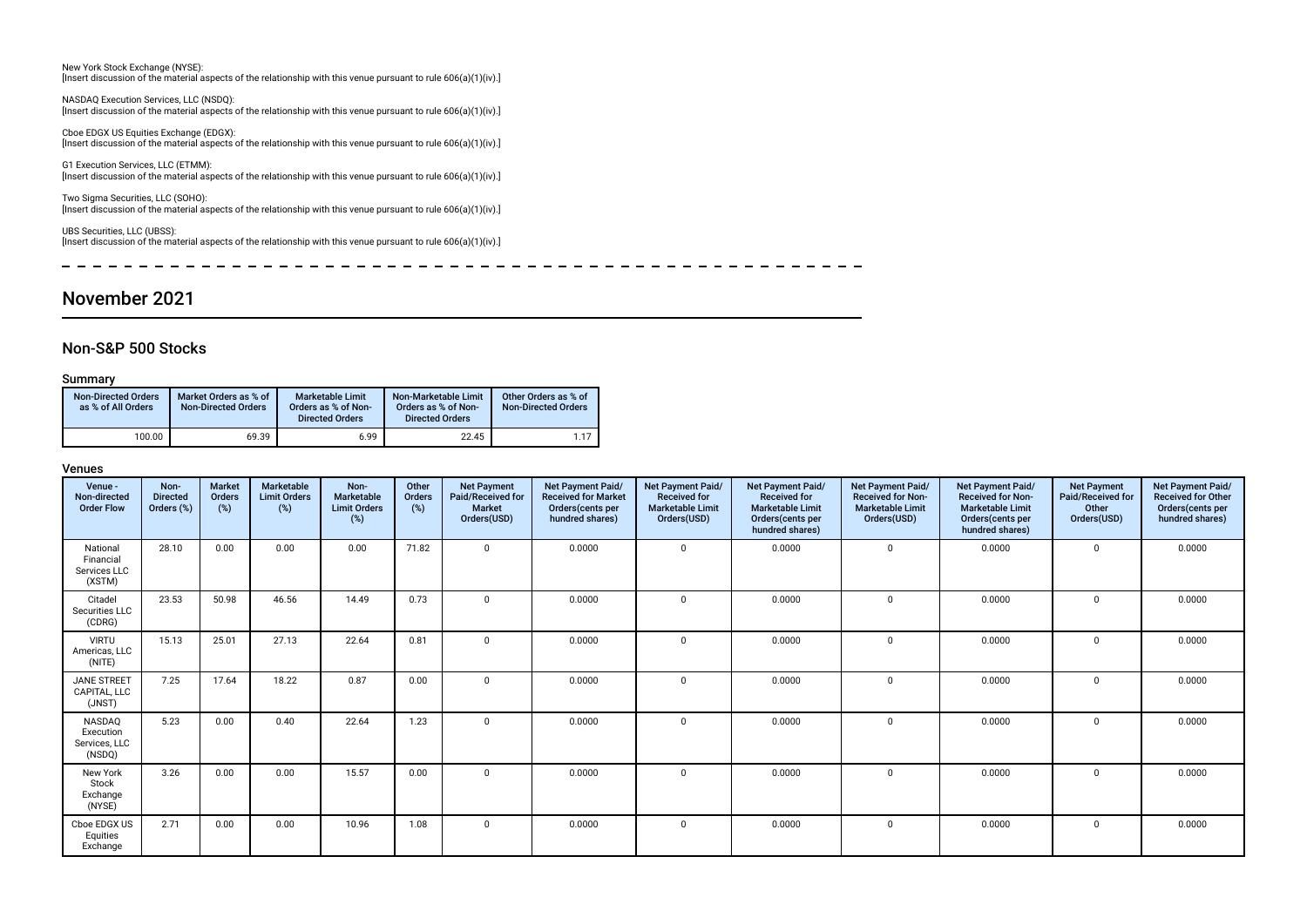| Venue -<br>Non-directed<br><b>Order Flow</b> | Non-<br><b>Directed</b><br>Orders (%) | <b>Market</b><br><b>Orders</b><br>(%) | Marketable<br><b>Limit Orders</b><br>$(\%)$ | Non-<br>Marketable<br><b>Limit Orders</b><br>(%) | Other<br><b>Orders</b><br>(%) | <b>Net Payment</b><br>Paid/Received for<br><b>Market</b><br>Orders(USD) | Net Payment Paid/<br><b>Received for Market</b><br>Orders (cents per<br>hundred shares) | Net Payment Paid/<br><b>Received for</b><br><b>Marketable Limit</b><br>Orders(USD) | <b>Net Payment Paid/</b><br><b>Received for</b><br><b>Marketable Limit</b><br>Orders (cents per<br>hundred shares) | Net Payment Paid/<br><b>Received for Non-</b><br><b>Marketable Limit</b><br>Orders(USD) | Net Payment Paid/<br><b>Received for Non-</b><br><b>Marketable Limit</b><br>Orders (cents per<br>hundred shares) | <b>Net Payment</b><br>Paid/Received for<br>Other<br>Orders(USD) | Net Payment Paid/<br><b>Received for Other</b><br>Orders (cents per<br>hundred shares) |
|----------------------------------------------|---------------------------------------|---------------------------------------|---------------------------------------------|--------------------------------------------------|-------------------------------|-------------------------------------------------------------------------|-----------------------------------------------------------------------------------------|------------------------------------------------------------------------------------|--------------------------------------------------------------------------------------------------------------------|-----------------------------------------------------------------------------------------|------------------------------------------------------------------------------------------------------------------|-----------------------------------------------------------------|----------------------------------------------------------------------------------------|
| (EDGX)                                       |                                       |                                       |                                             |                                                  |                               |                                                                         |                                                                                         |                                                                                    |                                                                                                                    |                                                                                         |                                                                                                                  |                                                                 |                                                                                        |
| <b>NYSE Arca</b><br>(ARCA)                   | 1.96                                  | 0.00                                  | 0.00                                        | 8.87                                             | 0.27                          |                                                                         | 0.0000                                                                                  |                                                                                    | 0.0000                                                                                                             |                                                                                         | 0.0000                                                                                                           |                                                                 | 0.0000                                                                                 |
| Instinet<br><b>BlockCross</b><br>(BLKX)      | 1.39                                  | 0.00                                  | 0.00                                        | 0.00                                             | 3.55                          |                                                                         | 0.0000                                                                                  |                                                                                    | 0.0000                                                                                                             |                                                                                         | 0.0000                                                                                                           |                                                                 | 0.0000                                                                                 |
| G1 Execution<br>Services, LLC<br>(ETMM)      | 1.31                                  | 3.12                                  | 3.64                                        | 0.22                                             | 0.00                          |                                                                         | 0.0000                                                                                  |                                                                                    | 0.0000                                                                                                             |                                                                                         | 0.0000                                                                                                           |                                                                 | 0.0000                                                                                 |

National Financial Services LLC (XSTM): [Insert discussion of the material aspects of the relationship with this venue pursuant to rule 606(a)(1)(iv).]

Citadel Securities LLC (CDRG): [Insert discussion of the material aspects of the relationship with this venue pursuant to rule 606(a)(1)(iv).]

VIRTU Americas, LLC (NITE): [Insert discussion of the material aspects of the relationship with this venue pursuant to rule 606(a)(1)(iv).]

JANE STREET CAPITAL, LLC (JNST): [Insert discussion of the material aspects of the relationship with this venue pursuant to rule 606(a)(1)(iv).]

NASDAQ Execution Services, LLC (NSDQ): [Insert discussion of the material aspects of the relationship with this venue pursuant to rule 606(a)(1)(iv).]

New York Stock Exchange (NYSE): [Insert discussion of the material aspects of the relationship with this venue pursuant to rule 606(a)(1)(iv).]

Cboe EDGX US Equities Exchange (EDGX): [Insert discussion of the material aspects of the relationship with this venue pursuant to rule 606(a)(1)(iv).]

NYSE Arca (ARCA):

[Insert discussion of the material aspects of the relationship with this venue pursuant to rule 606(a)(1)(iv).]

Instinet BlockCross (BLKX): [Insert discussion of the material aspects of the relationship with this venue pursuant to rule 606(a)(1)(iv).]

G1 Execution Services, LLC (ETMM): [Insert discussion of the material aspects of the relationship with this venue pursuant to rule 606(a)(1)(iv).]

-----------\_ \_ \_ \_ \_ \_ \_ \_ \_ \_ \_ \_ \_ \_ \_ \_ \_

### November 2021

#### **Options**

#### Summary

| <b>Non-Directed Orders</b><br>as % of All Orders | Market Orders as % of<br><b>Non-Directed Orders</b> | <b>Marketable Limit</b><br>Orders as % of Non-<br><b>Directed Orders</b> | Non-Marketable Limit<br>Orders as % of Non-<br><b>Directed Orders</b> | Other Orders as % of<br><b>Non-Directed Orders</b> |
|--------------------------------------------------|-----------------------------------------------------|--------------------------------------------------------------------------|-----------------------------------------------------------------------|----------------------------------------------------|
| 100.00                                           | 15.35                                               | 7.68                                                                     | 73.23                                                                 | 3.74                                               |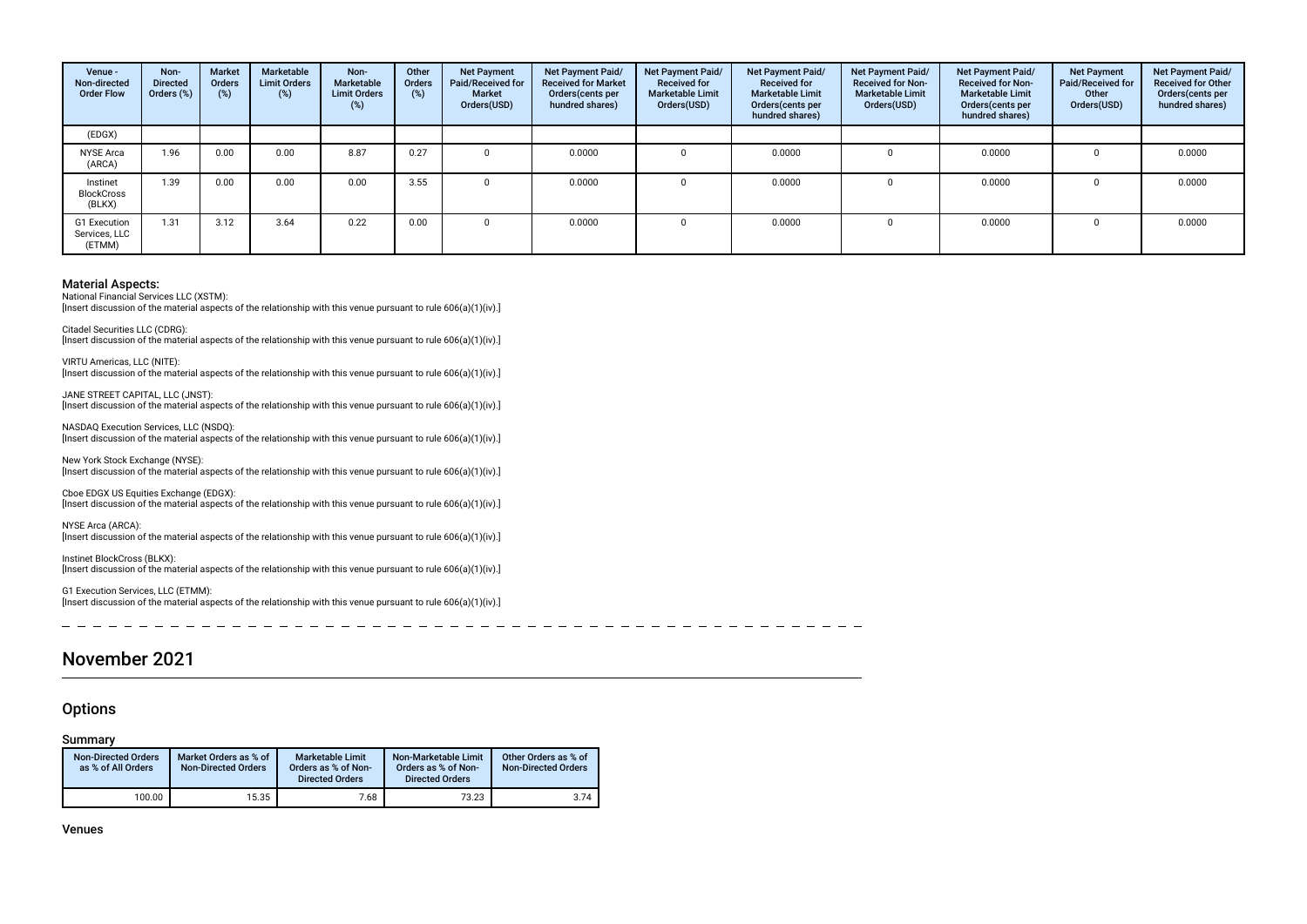| Venue -<br>Non-directed<br><b>Order Flow</b>     | Non-<br><b>Directed</b><br>Orders (%) | <b>Market</b><br><b>Orders</b><br>(%) | Marketable<br><b>Limit Orders</b><br>(%) | Non-<br>Marketable<br><b>Limit Orders</b><br>(%) | Other<br><b>Orders</b><br>(%) | <b>Net Payment</b><br>Paid/Received for<br><b>Market</b><br>Orders(USD) | Net Payment Paid/<br><b>Received for Market</b><br>Orders (cents per<br>hundred shares) | Net Payment Paid/<br><b>Received for</b><br><b>Marketable Limit</b><br>Orders(USD) | Net Payment Paid/<br><b>Received for</b><br><b>Marketable Limit</b><br>Orders (cents per<br>hundred shares) | Net Payment Paid/<br><b>Received for Non-</b><br><b>Marketable Limit</b><br>Orders(USD) | Net Payment Paid/<br><b>Received for Non-</b><br><b>Marketable Limit</b><br>Orders(cents per<br>hundred shares) | <b>Net Payment</b><br>Paid/Received<br>for Other<br>Orders(USD) | Net Payment Paid/<br><b>Received for Other</b><br>Orders(cents per<br>hundred shares) |
|--------------------------------------------------|---------------------------------------|---------------------------------------|------------------------------------------|--------------------------------------------------|-------------------------------|-------------------------------------------------------------------------|-----------------------------------------------------------------------------------------|------------------------------------------------------------------------------------|-------------------------------------------------------------------------------------------------------------|-----------------------------------------------------------------------------------------|-----------------------------------------------------------------------------------------------------------------|-----------------------------------------------------------------|---------------------------------------------------------------------------------------|
| <b>Citadel Securities</b><br>LLC (CDRG)          | 45.95                                 | 51.28                                 | 56.82                                    | 44.00                                            | 57.89                         |                                                                         | 0.0000                                                                                  |                                                                                    | 0.0000                                                                                                      |                                                                                         | 0.0000                                                                                                          |                                                                 | 0.0000                                                                                |
| Susquehanna<br>Capital Group<br>(SUSQ)           | 19.83                                 | 39.74                                 | 36.36                                    | 15.13                                            | 42.11                         | $\Omega$                                                                | 0.0000                                                                                  |                                                                                    | 0.0000                                                                                                      |                                                                                         | 0.0000                                                                                                          |                                                                 | 0.0000                                                                                |
| Wolverine<br>Execution<br>Services LLC<br>(WEXX) | 19.69                                 | 1.28                                  | 0.00                                     | 24.35                                            | 0.00                          | $\Omega$                                                                | 0.0000                                                                                  | $\Omega$                                                                           | 0.0000                                                                                                      |                                                                                         | 0.0000                                                                                                          |                                                                 | 0.0000                                                                                |
| Dash Financial<br>Technologies<br>LLC (DASH)     | 8.66                                  | 2.56                                  | 0.00                                     | 10.43                                            | 0.00                          | $\Omega$                                                                | 0.0000                                                                                  |                                                                                    | 0.0000                                                                                                      |                                                                                         | 0.0000                                                                                                          |                                                                 | 0.0000                                                                                |
| Morgan Stanley<br>& Company LLC<br>(MSCO)        | 5.87                                  | 5.13                                  | 6.82                                     | 6.09                                             | 0.00                          | $\Omega$                                                                | 0.0000                                                                                  |                                                                                    | 0.0000                                                                                                      |                                                                                         | 0.0000                                                                                                          |                                                                 | 0.0000                                                                                |

Citadel Securities LLC (CDRG): [Insert discussion of the material aspects of the relationship with this venue pursuant to rule 606(a)(1)(iv).]

Susquehanna Capital Group (SUSQ): [Insert discussion of the material aspects of the relationship with this venue pursuant to rule 606(a)(1)(iv).]

Wolverine Execution Services LLC (WEXX): [Insert discussion of the material aspects of the relationship with this venue pursuant to rule 606(a)(1)(iv).]

Dash Financial Technologies LLC (DASH): [Insert discussion of the material aspects of the relationship with this venue pursuant to rule 606(a)(1)(iv).]

Morgan Stanley & Company LLC (MSCO): [Insert discussion of the material aspects of the relationship with this venue pursuant to rule 606(a)(1)(iv).]

## December 2021

### S&P 500 Stocks

#### Summary

| <b>Non-Directed Orders</b><br>as % of All Orders | Market Orders as % of<br><b>Non-Directed Orders</b> | Marketable Limit<br>Orders as % of Non-<br><b>Directed Orders</b> | Non-Marketable Limit<br>Orders as % of Non-<br><b>Directed Orders</b> | Other Orders as % of<br><b>Non-Directed Orders</b> |
|--------------------------------------------------|-----------------------------------------------------|-------------------------------------------------------------------|-----------------------------------------------------------------------|----------------------------------------------------|
| 100.00                                           | 73.56                                               | 3.47                                                              | 20.61                                                                 | 2.36                                               |

| Venue -<br>Non-directed<br><b>Order Flow</b> | Non-<br><b>Directed</b><br>Orders (%) | <b>Market</b><br><b>Orders</b><br>$(\%)$ | Marketable<br><b>Limit Orders</b><br>(%) | Non-<br>Marketable<br><b>Limit Orders</b><br>(%) | Other<br><b>Orders</b><br>(%) | <b>Net Payment</b><br>Paid/Received for<br><b>Market</b><br>Orders(USD) | Net Payment Paid/<br><b>Received for Market</b><br>Orders cents per<br>hundred shares) | <b>Net Payment Paid/</b><br><b>Received for</b><br><b>Marketable Limit</b><br>Orders(USD) | <b>Net Payment Paid/</b><br><b>Received for</b><br><b>Marketable Limit</b><br>Orders (cents per<br>hundred shares) | <b>Net Payment Paid/</b><br><b>Received for Non-</b><br><b>Marketable Limit</b><br>Orders(USD) | <b>Net Payment Paid/</b><br><b>Received for Non-</b><br><b>Marketable Limit</b><br>Orders (cents per<br>hundred shares) | <b>Net Payment</b><br>Paid/Received for<br>Other<br>Orders(USD) | <b>Net Payment Paid/</b><br><b>Received for Other</b><br>Orders(cents per<br>hundred shares) |
|----------------------------------------------|---------------------------------------|------------------------------------------|------------------------------------------|--------------------------------------------------|-------------------------------|-------------------------------------------------------------------------|----------------------------------------------------------------------------------------|-------------------------------------------------------------------------------------------|--------------------------------------------------------------------------------------------------------------------|------------------------------------------------------------------------------------------------|-------------------------------------------------------------------------------------------------------------------------|-----------------------------------------------------------------|----------------------------------------------------------------------------------------------|
| Citadel<br>Securities LLC<br>(CDRG)          | 28.81                                 | 47.88                                    | 31.25                                    | 20.21                                            | 2.20                          |                                                                         | 0.0000                                                                                 |                                                                                           | 0.0000                                                                                                             |                                                                                                | 0.0000                                                                                                                  |                                                                 | 0.0000                                                                                       |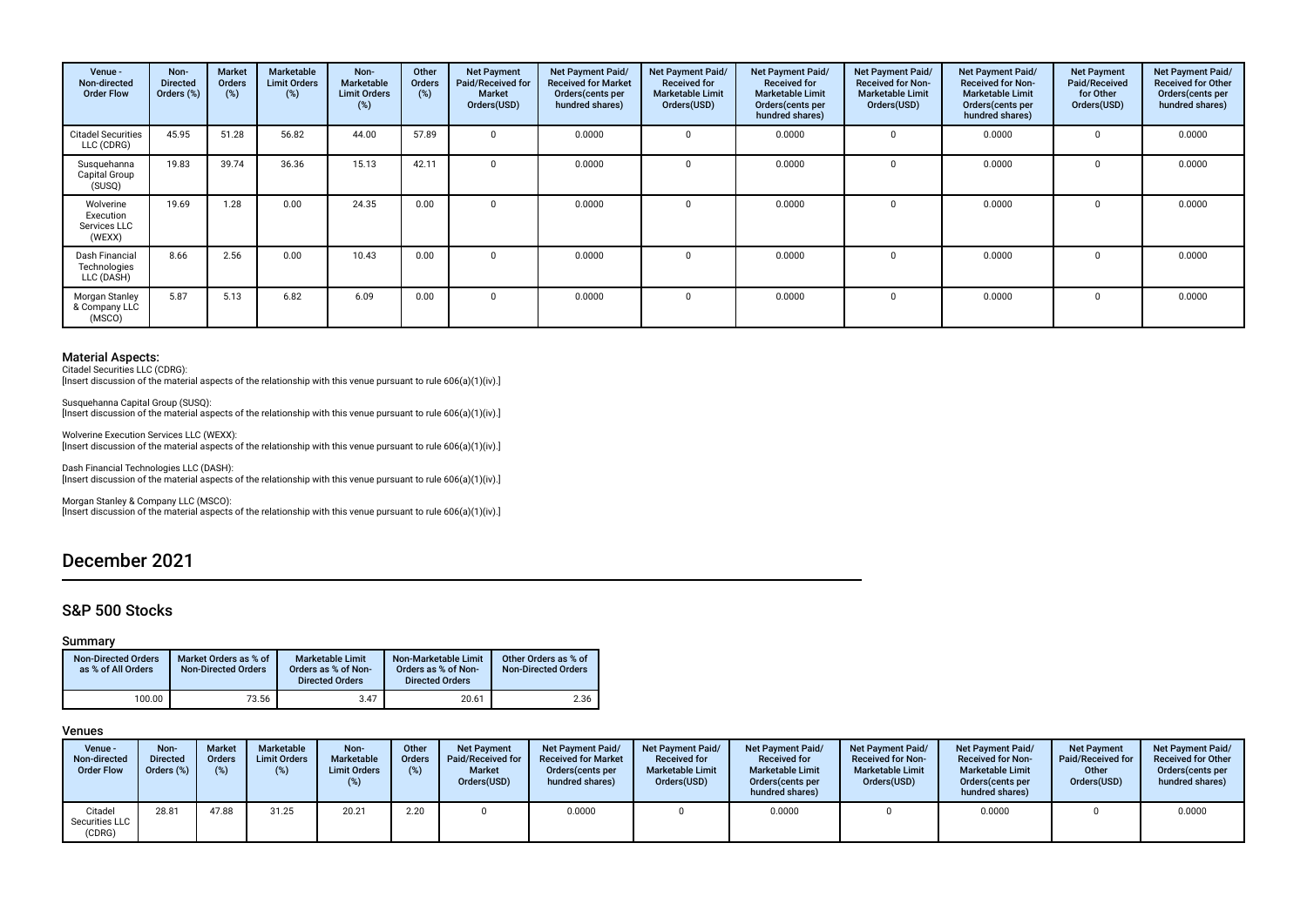| Venue -<br>Non-directed<br><b>Order Flow</b>    | Non-<br><b>Directed</b><br>Orders (%) | <b>Market</b><br>Orders<br>(%) | Marketable<br><b>Limit Orders</b><br>(%) | Non-<br>Marketable<br><b>Limit Orders</b><br>(%) | Other<br>Orders<br>(%) | <b>Net Payment</b><br>Paid/Received for<br><b>Market</b><br>Orders(USD) | Net Payment Paid/<br><b>Received for Market</b><br>Orders(cents per<br>hundred shares) | Net Payment Paid/<br><b>Received for</b><br><b>Marketable Limit</b><br>Orders(USD) | Net Payment Paid/<br><b>Received for</b><br><b>Marketable Limit</b><br>Orders(cents per<br>hundred shares) | Net Payment Paid/<br><b>Received for Non-</b><br><b>Marketable Limit</b><br>Orders(USD) | Net Payment Paid/<br><b>Received for Non-</b><br><b>Marketable Limit</b><br>Orders(cents per<br>hundred shares) | <b>Net Payment</b><br>Paid/Received for<br>Other<br>Orders(USD) | Net Payment Paid/<br><b>Received for Other</b><br>Orders(cents per<br>hundred shares) |
|-------------------------------------------------|---------------------------------------|--------------------------------|------------------------------------------|--------------------------------------------------|------------------------|-------------------------------------------------------------------------|----------------------------------------------------------------------------------------|------------------------------------------------------------------------------------|------------------------------------------------------------------------------------------------------------|-----------------------------------------------------------------------------------------|-----------------------------------------------------------------------------------------------------------------|-----------------------------------------------------------------|---------------------------------------------------------------------------------------|
| National<br>Financial<br>Services LLC<br>(XSTM) | 22.66                                 | 0.00                           | 0.00                                     | 0.00                                             | 90.64                  | $\mathbf 0$                                                             | 0.0000                                                                                 | $\Omega$                                                                           | 0.0000                                                                                                     | $\mathbf{0}$                                                                            | 0.0000                                                                                                          | $\mathbf 0$                                                     | 0.0000                                                                                |
| <b>VIRTU</b><br>Americas, LLC<br>(NITE)         | 17.80                                 | 25.67                          | 41.67                                    | 16.55                                            | 2.39                   | $\Omega$                                                                | 0.0000                                                                                 | $\Omega$                                                                           | 0.0000                                                                                                     | $\mathbf 0$                                                                             | 0.0000                                                                                                          | $\Omega$                                                        | 0.0000                                                                                |
| JANE STREET<br>CAPITAL, LLC<br>(JNST)           | 10.05                                 | 20.24                          | 10.42                                    | 1.57                                             | 0.00                   | $\mathbf 0$                                                             | 0.0000                                                                                 | $\Omega$                                                                           | 0.0000                                                                                                     | $\mathbf 0$                                                                             | 0.0000                                                                                                          | $\mathbf 0$                                                     | 0.0000                                                                                |
| New York<br>Stock<br>Exchange<br>(NYSE)         | 8.17                                  | 0.00                           | 8.33                                     | 30.31                                            | 0.00                   | $\Omega$                                                                | 0.0000                                                                                 | $\Omega$                                                                           | 0.0000                                                                                                     | $\mathbf 0$                                                                             | 0.0000                                                                                                          | $\mathbf 0$                                                     | 0.0000                                                                                |
| NASDAQ<br>Execution<br>Services, LLC<br>(NSDQ)  | 5.60                                  | 0.00                           | 0.00                                     | 21.25                                            | 0.00                   | $\mathbf 0$                                                             | 0.0000                                                                                 | $\Omega$                                                                           | 0.0000                                                                                                     | $\mathbf 0$                                                                             | 0.0000                                                                                                          | $\Omega$                                                        | 0.0000                                                                                |
| <b>UBS</b><br>Securities, LLC<br>(UBSS)         | 2.16                                  | 1.68                           | 0.00                                     | 3.66                                             | 1.65                   | $\Omega$                                                                | 0.0000                                                                                 | $\Omega$                                                                           | 0.0000                                                                                                     | $\mathbf 0$                                                                             | 0.0000                                                                                                          | $\Omega$                                                        | 0.0000                                                                                |
| Cboe EDGX US<br>Equities<br>Exchange<br>(EDGX)  | 1.61                                  | 0.00                           | 0.00                                     | 6.10                                             | 0.00                   | $\Omega$                                                                | 0.0000                                                                                 | $\Omega$                                                                           | 0.0000                                                                                                     | $\mathbf 0$                                                                             | 0.0000                                                                                                          | $\Omega$                                                        | 0.0000                                                                                |
| G1 Execution<br>Services, LLC<br>(ETMM)         | 1.56                                  | 3.16                           | 4.17                                     | 0.00                                             | 0.00                   | $\Omega$                                                                | 0.0000                                                                                 | $\Omega$                                                                           | 0.0000                                                                                                     | $\mathbf 0$                                                                             | 0.0000                                                                                                          | $\mathbf 0$                                                     | 0.0000                                                                                |
| Two Sigma<br>Securities, LLC<br>(SOHO)          | 0.83                                  | 1.38                           | 4.17                                     | 0.35                                             | 0.00                   | $\mathbf 0$                                                             | 0.0000                                                                                 | $\Omega$                                                                           | 0.0000                                                                                                     | 0                                                                                       | 0.0000                                                                                                          | $\mathbf 0$                                                     | 0.0000                                                                                |

Citadel Securities LLC (CDRG): [Insert discussion of the material aspects of the relationship with this venue pursuant to rule 606(a)(1)(iv).]

National Financial Services LLC (XSTM): [Insert discussion of the material aspects of the relationship with this venue pursuant to rule  $606(a)(1)(iv)$ .]

VIRTU Americas, LLC (NITE): [Insert discussion of the material aspects of the relationship with this venue pursuant to rule 606(a)(1)(iv).]

JANE STREET CAPITAL, LLC (JNST):  $\lim$ gert discussion of the material aspects of the relationship with this venue pursuant to rule 606(a)(1)(iv).

New York Stock Exchange (NYSE): [Insert discussion of the material aspects of the relationship with this venue pursuant to rule 606(a)(1)(iv).]

NASDAQ Execution Services, LLC (NSDQ): [Insert discussion of the material aspects of the relationship with this venue pursuant to rule 606(a)(1)(iv).]

UBS Securities, LLC (UBSS): [Insert discussion of the material aspects of the relationship with this venue pursuant to rule 606(a)(1)(iv).]

Cboe EDGX US Equities Exchange (EDGX): [Insert discussion of the material aspects of the relationship with this venue pursuant to rule 606(a)(1)(iv).]

G1 Execution Services, LLC (ETMM): [Insert discussion of the material aspects of the relationship with this venue pursuant to rule 606(a)(1)(iv).]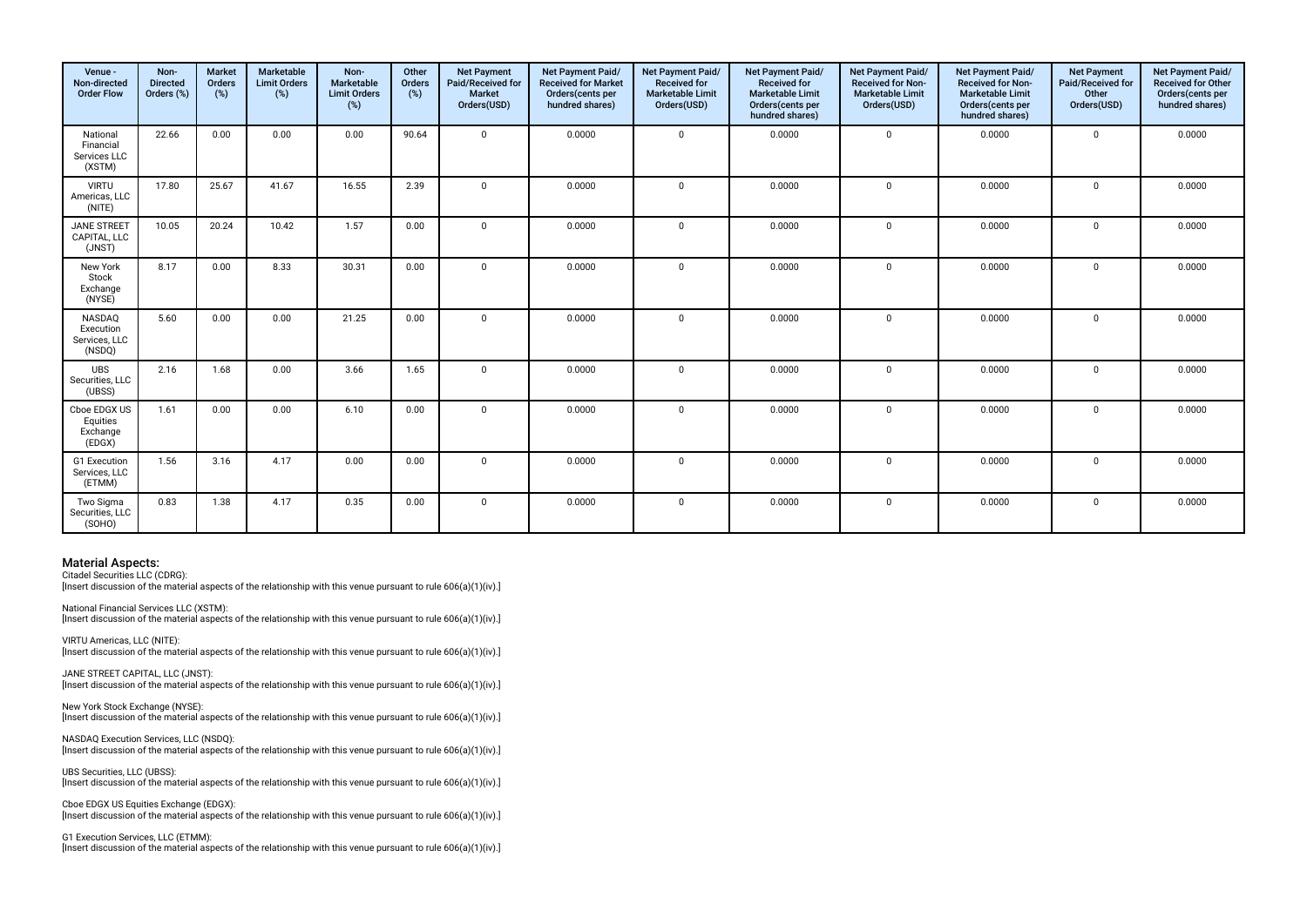\_\_\_\_\_\_\_\_\_\_\_\_\_\_\_\_\_\_\_\_\_\_\_\_  $\frac{1}{2}$  $- - - - - - - -$ 

## December 2021

### Non-S&P 500 Stocks

#### Summary

| <b>Non-Directed Orders</b><br>as % of All Orders | Market Orders as % of<br><b>Non-Directed Orders</b> | Marketable Limit<br>Orders as % of Non-<br><b>Directed Orders</b> | Non-Marketable Limit<br>Orders as % of Non-<br><b>Directed Orders</b> | Other Orders as % of<br><b>Non-Directed Orders</b> |
|--------------------------------------------------|-----------------------------------------------------|-------------------------------------------------------------------|-----------------------------------------------------------------------|----------------------------------------------------|
| 100.00                                           | 68.94                                               | 5.56                                                              | 23.50                                                                 | 2.00                                               |

| Venue -<br>Non-directed<br><b>Order Flow</b>    | Non-<br><b>Directed</b><br>Orders (%) | <b>Market</b><br>Orders<br>$(\%)$ | Marketable<br><b>Limit Orders</b><br>$(\%)$ | Non-<br>Marketable<br><b>Limit Orders</b><br>(%) | Other<br>Orders<br>(%) | <b>Net Payment</b><br>Paid/Received for<br>Market<br>Orders(USD) | Net Payment Paid/<br><b>Received for Market</b><br>Orders(cents per<br>hundred shares) | Net Payment Paid/<br><b>Received for</b><br><b>Marketable Limit</b><br>Orders(USD) | Net Payment Paid/<br><b>Received for</b><br><b>Marketable Limit</b><br>Orders(cents per<br>hundred shares) | Net Payment Paid/<br><b>Received for Non-</b><br><b>Marketable Limit</b><br>Orders(USD) | Net Payment Paid/<br><b>Received for Non-</b><br><b>Marketable Limit</b><br>Orders(cents per<br>hundred shares) | <b>Net Payment</b><br>Paid/Received for<br>Other<br>Orders(USD) | Net Payment Paid/<br><b>Received for Other</b><br>Orders(cents per<br>hundred shares) |
|-------------------------------------------------|---------------------------------------|-----------------------------------|---------------------------------------------|--------------------------------------------------|------------------------|------------------------------------------------------------------|----------------------------------------------------------------------------------------|------------------------------------------------------------------------------------|------------------------------------------------------------------------------------------------------------|-----------------------------------------------------------------------------------------|-----------------------------------------------------------------------------------------------------------------|-----------------------------------------------------------------|---------------------------------------------------------------------------------------|
| National<br>Financial<br>Services LLC<br>(XSTM) | 30.63                                 | 0.00                              | 0.00                                        | 0.00                                             | 92.89                  | $\Omega$                                                         | 0.0000                                                                                 | $\mathbf 0$                                                                        | 0.0000                                                                                                     | $\mathbf 0$                                                                             | 0.0000                                                                                                          | $\mathbf 0$                                                     | 0.0000                                                                                |
| Citadel<br>Securities LLC<br>(CDRG)             | 25.07                                 | 49.13                             | 44.33                                       | 16.12                                            | 1.79                   | $\Omega$                                                         | 0.0000                                                                                 | $\mathbf 0$                                                                        | 0.0000                                                                                                     | $\mathbf 0$                                                                             | 0.0000                                                                                                          | $\Omega$                                                        | 0.0000                                                                                |
| <b>VIRTU</b><br>Americas, LLC<br>(NITE)         | 17.76                                 | 25.84                             | 30.93                                       | 25.00                                            | 1.49                   | $\Omega$                                                         | 0.0000                                                                                 | $\mathbf 0$                                                                        | 0.0000                                                                                                     | $\mathbf 0$                                                                             | 0.0000                                                                                                          | $\Omega$                                                        | 0.0000                                                                                |
| <b>JANE STREET</b><br>CAPITAL, LLC<br>(JNST)    | 7.95                                  | 18.81                             | 17.01                                       | 0.52                                             | 0.00                   | $\Omega$                                                         | 0.0000                                                                                 | $\mathbf 0$                                                                        | 0.0000                                                                                                     | $\mathbf 0$                                                                             | 0.0000                                                                                                          | $\mathbf 0$                                                     | 0.0000                                                                                |
| NASDAQ<br>Execution<br>Services, LLC<br>(NSDQ)  | 5.20                                  | 0.00                              | 1.03                                        | 20.56                                            | 0.00                   | $\Omega$                                                         | 0.0000                                                                                 | $\mathbf 0$                                                                        | 0.0000                                                                                                     | $\mathbf 0$                                                                             | 0.0000                                                                                                          | $\Omega$                                                        | 0.0000                                                                                |
| New York<br>Stock<br>Exchange<br>(NYSE)         | 4.18                                  | 0.00                              | 0.00                                        | 16.64                                            | 0.00                   | $\Omega$                                                         | 0.0000                                                                                 | $\mathbf 0$                                                                        | 0.0000                                                                                                     | $\mathbf 0$                                                                             | 0.0000                                                                                                          | $\Omega$                                                        | 0.0000                                                                                |
| <b>NYSE Arca</b><br>(ARCA)                      | 2.26                                  | 0.00                              | 0.00                                        | 9.01                                             | 0.00                   | $\Omega$                                                         | 0.0000                                                                                 | 0                                                                                  | 0.0000                                                                                                     | $\mathbf 0$                                                                             | 0.0000                                                                                                          | $\mathbf 0$                                                     | 0.0000                                                                                |
| Cboe EDGX US<br>Equities<br>Exchange<br>(EDGX)  | 2.00                                  | 0.00                              | 0.00                                        | 7.96                                             | 0.00                   | $\Omega$                                                         | 0.0000                                                                                 | $\mathbf 0$                                                                        | 0.0000                                                                                                     | $\mathbf 0$                                                                             | 0.0000                                                                                                          | $\mathbf 0$                                                     | 0.0000                                                                                |
| G1 Execution<br>Services, LLC<br>(ETMM)         | 1.43                                  | 3.13                              | 4.12                                        | 0.33                                             | 0.00                   | $\Omega$                                                         | 0.0000                                                                                 | $\mathbf 0$                                                                        | 0.0000                                                                                                     | $\mathbf 0$                                                                             | 0.0000                                                                                                          | $\mathbf 0$                                                     | 0.0000                                                                                |
| Instinet<br><b>BlockCross</b><br>(BLKX)         | 1.18                                  | 0.00                              | 0.00                                        | 0.00                                             | 3.58                   | $\Omega$                                                         | 0.0000                                                                                 | $\mathbf 0$                                                                        | 0.0000                                                                                                     | $\mathbf 0$                                                                             | 0.0000                                                                                                          | $^{\circ}$                                                      | 0.0000                                                                                |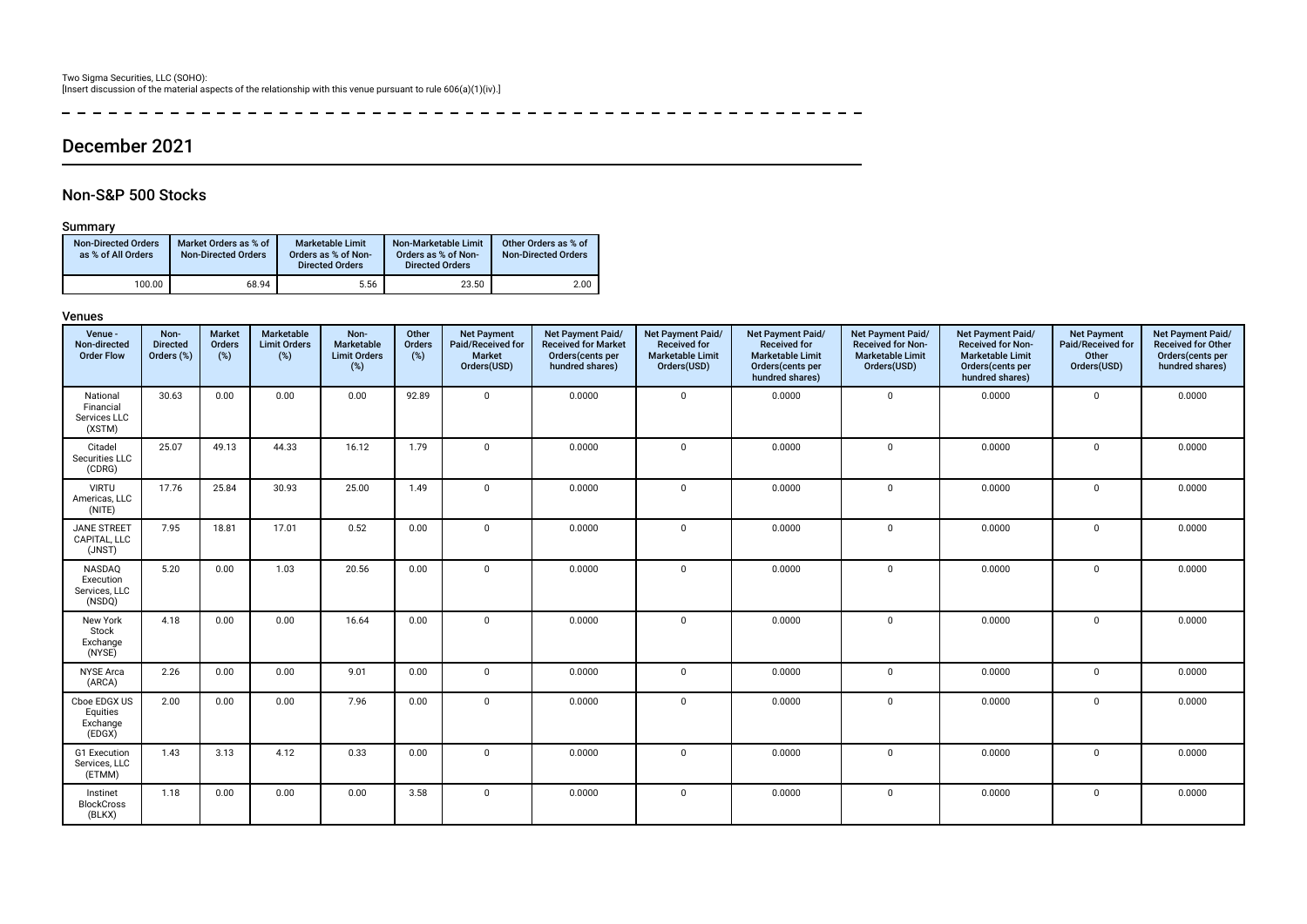National Financial Services LLC (XSTM): [Insert discussion of the material aspects of the relationship with this venue pursuant to rule 606(a)(1)(iv).]

Citadel Securities LLC (CDRG): [Insert discussion of the material aspects of the relationship with this venue pursuant to rule 606(a)(1)(iv).]

VIRTU Americas, LLC (NITE): [Insert discussion of the material aspects of the relationship with this venue pursuant to rule 606(a)(1)(iv).]

JANE STREET CAPITAL, LLC (JNST): [Insert discussion of the material aspects of the relationship with this venue pursuant to rule 606(a)(1)(iv).]

NASDAQ Execution Services, LLC (NSDQ): [Insert discussion of the material aspects of the relationship with this venue pursuant to rule 606(a)(1)(iv).]

New York Stock Exchange (NYSE): [Insert discussion of the material aspects of the relationship with this venue pursuant to rule 606(a)(1)(iv).]

NYSE Arca (ARCA): [Insert discussion of the material aspects of the relationship with this venue pursuant to rule 606(a)(1)(iv).]

Cboe EDGX US Equities Exchange (EDGX): [Insert discussion of the material aspects of the relationship with this venue pursuant to rule 606(a)(1)(iv).]

G1 Execution Services, LLC (ETMM): [Insert discussion of the material aspects of the relationship with this venue pursuant to rule 606(a)(1)(iv).]

Instinet BlockCross (BLKX): [Insert discussion of the material aspects of the relationship with this venue pursuant to rule 606(a)(1)(iv).]

 $\overline{\phantom{0}}$  $\overline{\phantom{0}}$  $\overline{\phantom{0}}$  $-$ 

### December 2021

#### **Options**

 $\sim$ 

#### Summary

| <b>Non-Directed Orders</b><br>as % of All Orders | Market Orders as % of<br><b>Non-Directed Orders</b> | <b>Marketable Limit</b><br>Orders as % of Non-<br><b>Directed Orders</b> | Non-Marketable Limit<br>Orders as % of Non-<br><b>Directed Orders</b> | Other Orders as % of<br><b>Non-Directed Orders</b> |
|--------------------------------------------------|-----------------------------------------------------|--------------------------------------------------------------------------|-----------------------------------------------------------------------|----------------------------------------------------|
| 100.00                                           | 17.11                                               | 6.42                                                                     | 73.44                                                                 | 3.03                                               |

| Venue -<br>Non-directed<br><b>Order Flow</b>     | Non-<br><b>Directed</b><br>Orders (%) | <b>Market</b><br>Orders<br>(%) | Marketable<br><b>Limit Orders</b><br>(%) | Non-<br><b>Marketable</b><br><b>Limit Orders</b><br>(%) | Other<br>Orders<br>(%) | <b>Net Payment</b><br>Paid/Received for<br><b>Market</b><br>Orders(USD) | Net Payment Paid/<br><b>Received for Market</b><br>Orders (cents per<br>hundred shares) | Net Payment Paid/<br><b>Received for</b><br><b>Marketable Limit</b><br>Orders(USD) | Net Payment Paid/<br><b>Received for</b><br><b>Marketable Limit</b><br>Orders (cents per<br>hundred shares) | Net Payment Paid/<br><b>Received for Non-</b><br><b>Marketable Limit</b><br>Orders(USD) | Net Payment Paid/<br><b>Received for Non-</b><br><b>Marketable Limit</b><br>Orders (cents per<br>hundred shares) | <b>Net Payment</b><br>Paid/Received<br>for Other<br>Orders(USD) | Net Payment Paid/<br><b>Received for Other</b><br>Orders(cents per<br>hundred shares) |
|--------------------------------------------------|---------------------------------------|--------------------------------|------------------------------------------|---------------------------------------------------------|------------------------|-------------------------------------------------------------------------|-----------------------------------------------------------------------------------------|------------------------------------------------------------------------------------|-------------------------------------------------------------------------------------------------------------|-----------------------------------------------------------------------------------------|------------------------------------------------------------------------------------------------------------------|-----------------------------------------------------------------|---------------------------------------------------------------------------------------|
| Citadel Securities<br>LLC (CDRG)                 | 47.39                                 | 52.08                          | 47.50                                    | 46.54                                                   | 58.82                  |                                                                         | 0.0000                                                                                  |                                                                                    | 0.0000                                                                                                      |                                                                                         | 0.0000                                                                                                           |                                                                 | 0.0000                                                                                |
| Susquehanna<br>Capital Group<br>(SUSQ)           | 20.04                                 | 37.50                          | 35.00                                    | 16.73                                                   | 35.29                  |                                                                         | 0.0000                                                                                  |                                                                                    | 0.0000                                                                                                      |                                                                                         | 0.0000                                                                                                           |                                                                 | 0.0000                                                                                |
| Wolverine<br>Execution<br>Services LLC<br>(WEXX) | 17.32                                 | 2.08                           | 2.50                                     | 20.39                                                   | 0.00                   |                                                                         | 0.0000                                                                                  |                                                                                    | 0.0000                                                                                                      |                                                                                         | 0.0000                                                                                                           |                                                                 | 0.0000                                                                                |
| Dash Financial<br>Technologies<br>LLC (DASH)     | 10.24                                 | 3.13                           | 12.50                                    | 11.11                                                   | 5.88                   |                                                                         | 0.0000                                                                                  |                                                                                    | 0.0000                                                                                                      |                                                                                         | 0.0000                                                                                                           |                                                                 | 0.0000                                                                                |